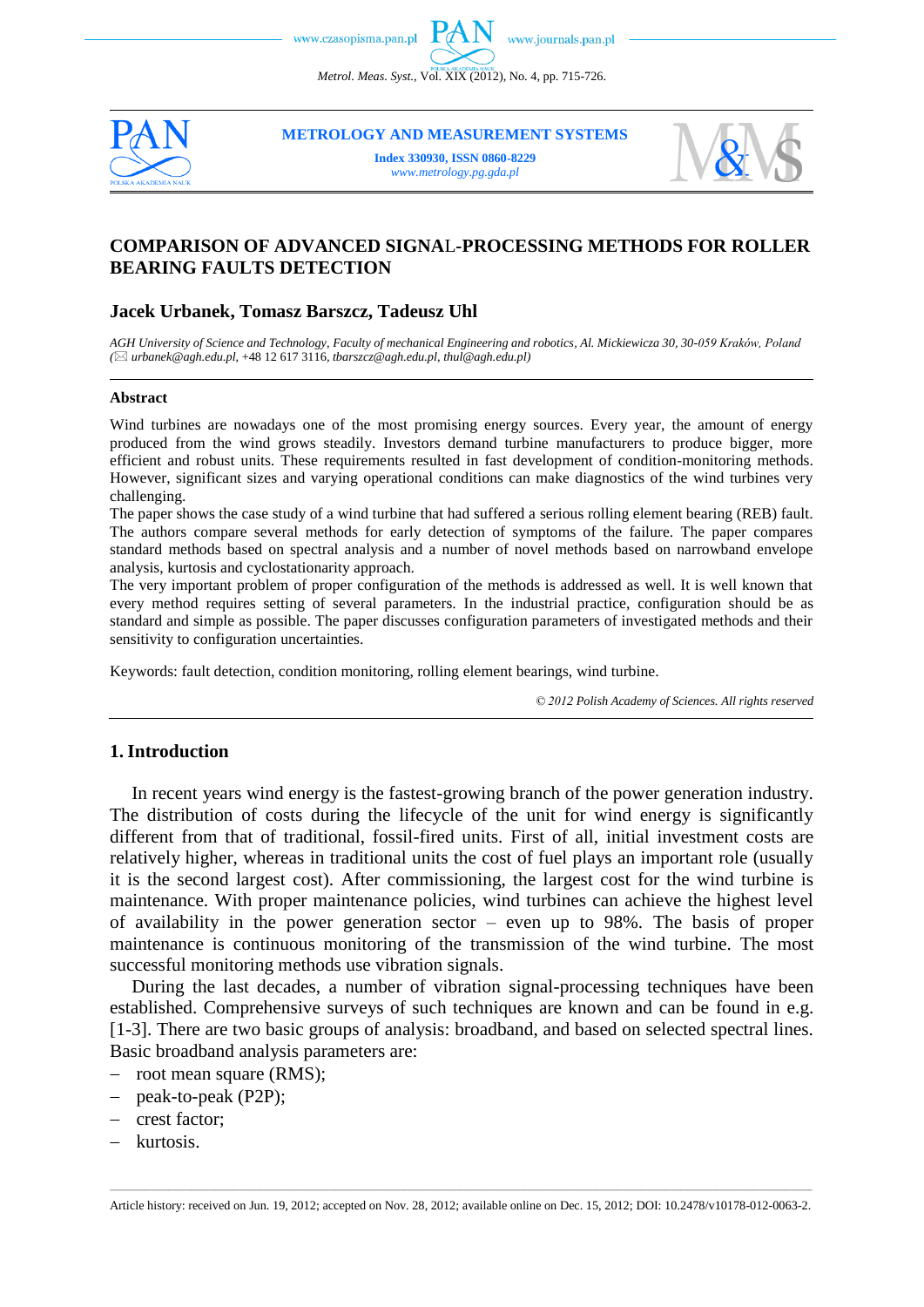Since they are well-known, a detailed description will be omitted here. Analysis techniques based on selected spectral lines reflect particular frequencies generated by a certain component. Such frequencies are *e.g*.: gear mesh, low shaft harmonics, characteristic bearing harmonics. Due to the different nature of events and to variations in the rotational speed, four basic types of spectra are investigated for the existence of those frequencies:

- frequency spectrum;
- order spectrum;
- envelope spectrum;
- envelope order spectrum.

Certainly, several more advanced analyses have been developed, but those presented above are implemented in commercial on-line condition monitoring and diagnostics (CM&D). This is caused by the fact that those analyses are easy to understand by a majority of vibration experts, who are rather practice- than theory-oriented. More exhaustive studies on advanced fault detection methods can be found in [4-5, 7], while references [8-9] concentrate directly on condition monitoring of wind turbines. Additional study about character of operation of wind turbines is included in references [10-11].

#### **2. Vibration measurements in wind turbines**

Figure 1 [12] presents a typical layout of the wind turbine. The main rotor with three blades is supported by the main bearing and transmits the torque to the planetary gear [13]. The planetary gear input is the plate to which the main rotor is connected. The planetary gear has three planets, with their shafts attached to the plate. The planets roll over the stationary ring and transmit the torque to the sun. The sun shaft is the output of the planetary gear. Further, the sun drives the two-stage parallel gear. The parallel gear has three shafts: the slow shaft connected to the sun shaft, the intermediate shaft and the fast shaft, which drives the generator. The generator produces an AC current of slightly varying frequency. This current is converted first into DC power and then into AC power of frequency equal to the grid frequency. Electric transformations are performed by the controller at the base of the tower. There exist other configurations of wind turbines, where *e.g*. only parallel gear is used. It has typically three stages, to be able to change the rotational speed from ca. 25 rpm on the main rotor to ca. 1500 rpm at the generator.



Fig. 1. Typical layout of the wind turbine. Gx and Tx present recommended locations of vibration sensors.

In general, the number of sensors depends on the design of the wind turbine. There are several setups, but the most popular one includes 8 vibration sensors (see Fig. 1). Sensors G1 and G2 are used to monitor structural vibrations of the nacelle and the tower. Sensors T1 … T6 measure vibration of the drive train. On some installations it is possible to combine G1 with T1 and G2 with T2 and only 6 sensors are necessary for monitoring. One of these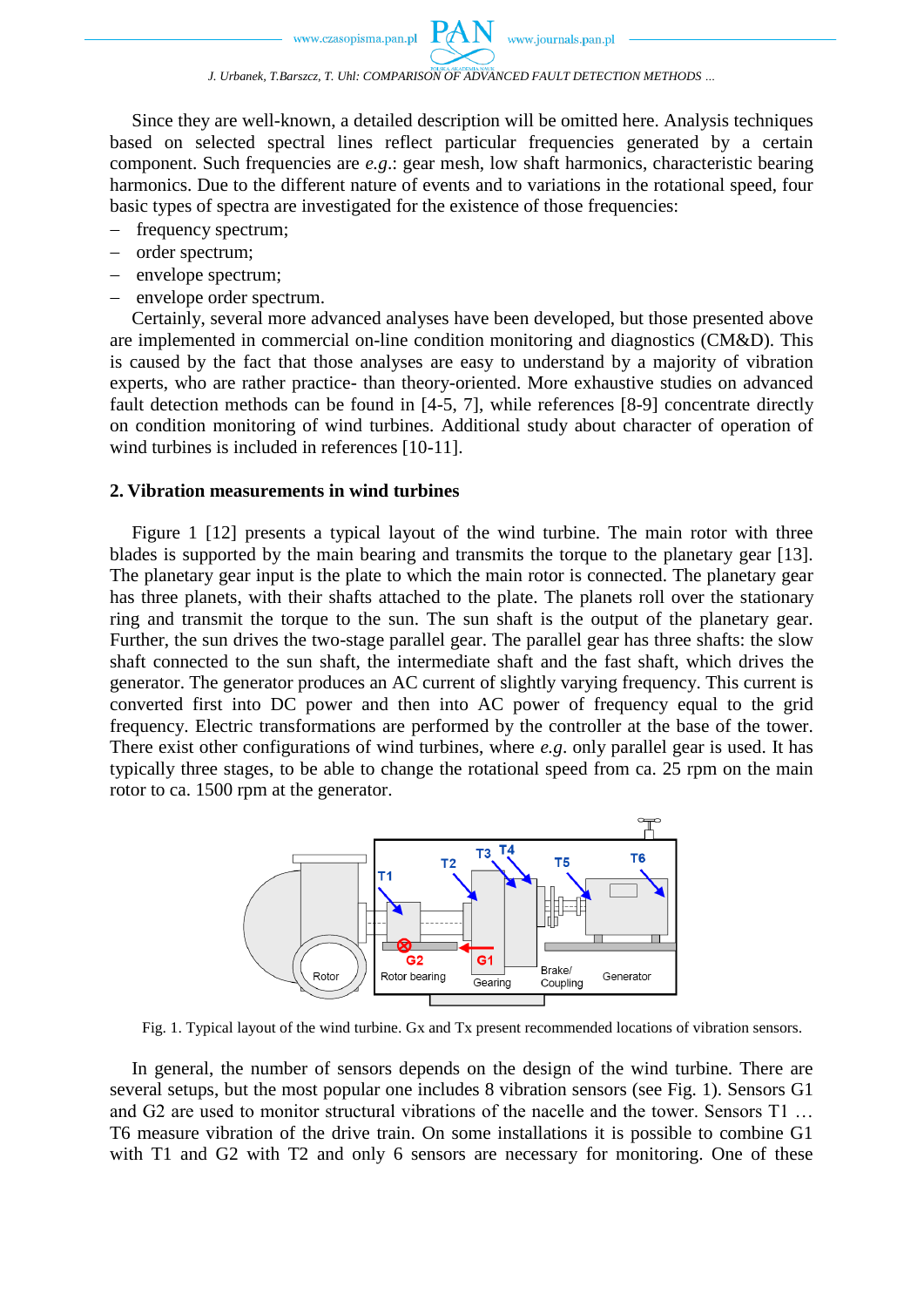

sensors (typically G2/T2) must monitor the transversal direction. T1/G1 measures the axial vibration and all others the vertical one.



Fig. 2. Changes of generator output power during 120 seconds.

Quick changes of the operational conditions are an important feature of wind turbines [10, 11]. An example of such changes is presented in Fig. 2. During 120 seconds the generator output power varies between 400 and 1400 kW [8]. Such changes have a significant influence on vibration and can blur the changes caused by a malfunction. This is a separate, though very important problem which was discussed *e.g*. in [14].



Fig. 3. Fourier spectrum of a typical wind turbine.

The vibration signal from the wind turbine contains mostly gear mesh components with additional shaft components (mostly from the fastest, *i.e.* the generator shaft). As shown in Fig. 3, the spectrum contains components with relatively strong energy up to 3.5 kHz. However, for bearing diagnostics reasons CM&D systems measure vibrations with a 25 kHz sampling frequency, to be able to pick up the structural resonances induced by bearing faults.

#### **3. Case study: rolling element bearing fault**

This paragraph presents the case study of a bearing fault in the wind turbine. As mentioned earlier, wind turbines operate under varying operational conditions. Due to constantly changing load, wind turbines are exposed to accelerated wear [15]. Therefore, during a periodical maintenance, the outer race fault on one of bearings was detected using endoscopy. It was the inner race fault on the bearing on the slow shaft of the gearbox (the shaft connecting the planetary gear with the parallel gear). Because of relatively low rotational speed of the investigated shaft, the fault was relatively difficult to detect by typical vibroacoustical methods. Moreover, its signal was masked by another bearing fault, which was located on the generator shaft. A vibration signal generated by faults on the generator shaft can be often recognized even with sensors located on the gearbox due to its high energy.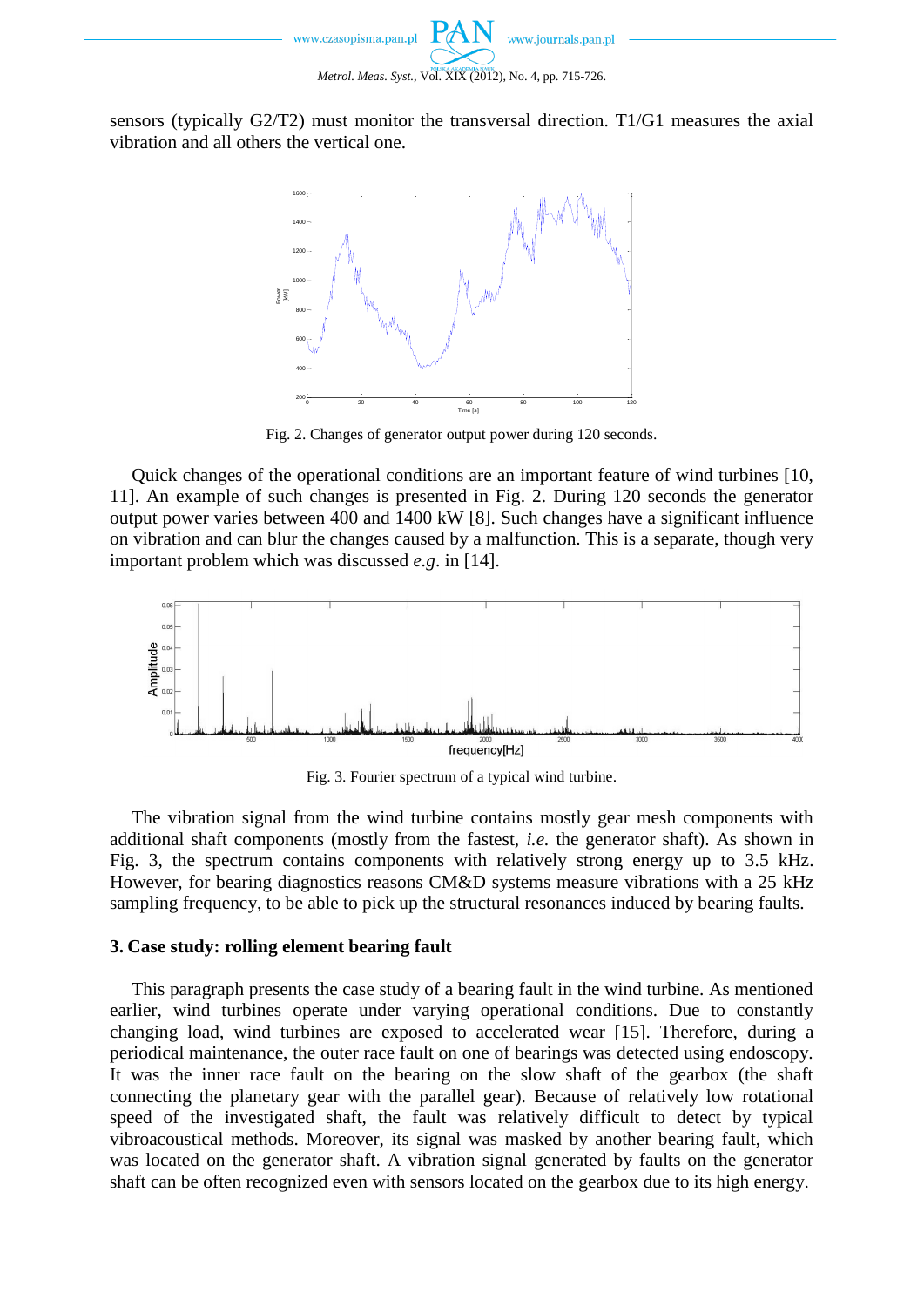Such faults are relatively frequent and easy to detect, even with simple envelope-based methods.

Due to the endoscopy investigation, the fault on the slow shaft was too advanced to allow further operation of the turbine. Despite the fact that a CM&D system was installed on the object, it was not able to detect any indicators of the fault. The energy of the characteristic signal component of slowly rotating elements is usually very low and masked by other components and noise. The investigated bearing was mounted on the first stage of the parallel gear, so its ratio in relation to the generator speed was about 1:14.

Both P2P and RMS estimates showed no sensitivity to the fault, even at the final stage of its development. Figs. 4 and 5 present the trend of these analyses for the last 2 years. All further trends in this paper will also cover the same period of time.



Fig. 5. Trend of RMS analysis.

Such situation is caused by high noise level, large number of other signal components and varying load and speed conditions. Basic time-domain analyses calculated in the wide frequency range are effective only in typical faults of relatively uncomplicated mechanisms operating under steady loads. Thus, it is important to evaluate other, more complex methods.

## **4. Comparison of fault detection methods**

For more effective monitoring frequency-selective methods have to be used. For rolling element bearing monitoring it is common to use the envelope energy as an estimator. However, in the investigated case this method turned out to be inefficient.

Figure 6 presents the energy of the inner race bearing fault frequency component. As presented, no increase can be seen in the trend. The following part of this section will present results of more advanced approaches.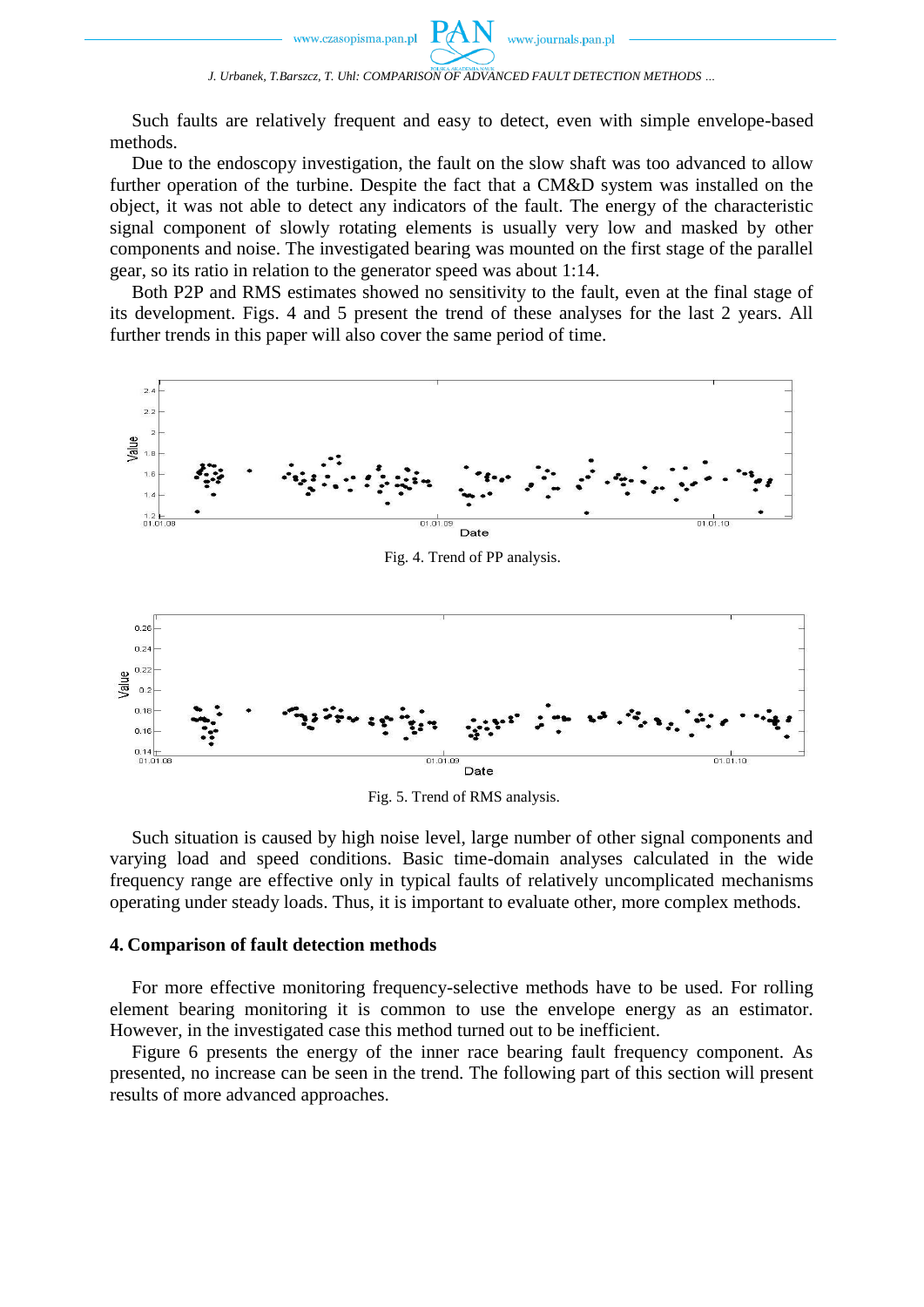

Fig. 6. Component energy calculated from the wideband envelope spectrum.

For effective tracking of bearing fault signatures, it is often fruitful to use the narrow band filtered signal envelope or narrowband envelope analysis (NEA). We actually observe that this method yields best results in many practical cases. The key problem with this approach is the proper selection of the demodulation band.

### *4.1. Power spectral density difference*

To find the proper frequency band for the NEA it is often advisable to compare the spectrum of a signal with fault with that without it. It is a simple method and sometimes can be based only on the signal from the faulty state.

Two signal samples were selected from the database. The first one was from 01.03.2008, from the early days of the CM&D system operation. The second one was recorded during the time period right after endoscopic investigation. Both signals were acquired on the measurement channel closest to the investigated bearing. For clearer results, PSD of both signals were used (see Fig. 7).



Fig. 7. PSD of the vibration signal from the early operation period (dashed gray line) compared with PSD of a signal from an advanced bearing fault (solid black line). A small increase in PSD can be seen.

A slight increase of the energy can be seen in the frequency band from 6 kHz to 8 kHz. Based on PSD results that band was selected for the demodulation. However, after the narrowband envelope analysis, it turned out that the detected energy growth was caused by development of the generator bearing fault described earlier. Fig. 8 shows the comparison of envelope spectra of both tested signals.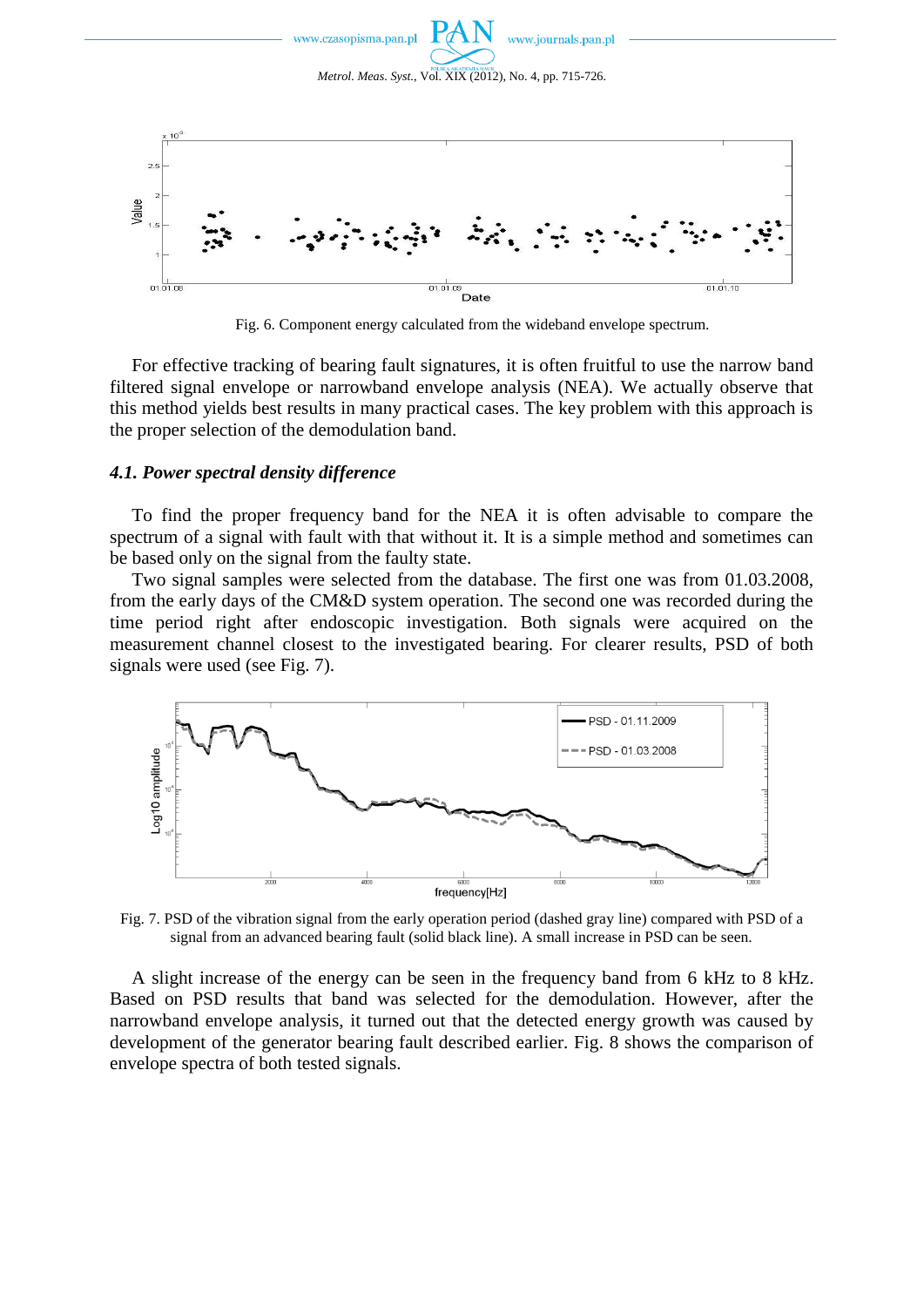*J. Urbanek, T.Barszcz, T. Uhl: COMPARISON OF ADVANCED FAULT DETECTION METHODS …*



Fig. 8. Narrowband envelope spectra of selected signals. The arrow shows the signature of the generator bearing (not the sought one).

A new strong component can be detected of the order 5.2X, which is the frequency of the generator bearing outer race fault (BPFO). Modulation caused by the strong generator bearing component was effectively masking the low-energy, slow shaft bearing component, which made optimal frequency band selection very difficult. Other methods had to be taken under consideration.

## *4.2. Kurtogram*

First, the authors wanted to propose the Kurtogram [16] analysis as it is a useful method for selecting the optimal frequency band for demodulation. The Kurtogram is a method to present of results of the Spectral Kurtosis (SK) [17-18] analysis. The Spectral Kurtosis is based on the fourth-order spectral cumulant of a conditionally non-stationary process:

$$
C_{4Y}(f) = S_{4Y}(f) - 2S_{2Y}^{2}(f),
$$
\n(1)

where  $S_{2nY}(t, f)$  is given by:

$$
S_{2nY}(f) = \langle S_{2nY}(t,f) \rangle_t \tag{2}
$$

and can be interpreted as a time-averaged 2nd-order instantaneous moment  $S_{2nY}(t, f)$ , which is the measure of the energy of the complex envelope and is defined as:

$$
S_{2nY}(t,f) = E\Big\{H(t,f)dX(f)\Big\|^{2n}|\omega\Big\} / df = |H(t,f)|^{2n} S_{2nX}.
$$
 (3)

Thus, the SK is defined as the fourth-order spectral cumulant  $S_{4y}(f)$  normalised by the energy  $S_{2y}^2(f)$ , and can be understood as a measure of the peakiness of the probability density function H:

$$
K_Y(f) = \frac{C_{4Y}(f)}{S_{2Y}^2(f)} = \frac{S_{4Y}(f)}{S_{2Y}^2(f)} - 2.
$$
 (4)

The kurtogram was proposed in [16] as a tool for blind identification of detection filters for diagnostics. As a result, a 2-D map (called the kurtogram) is obtained, which presents values of SK calculated for various parameters of frequency and bandwidth. The original kurtogram was based on STFT calculation. A faster version of the kurtogram is the Fast Kurtogram, based on the filterbank approach [5, 16]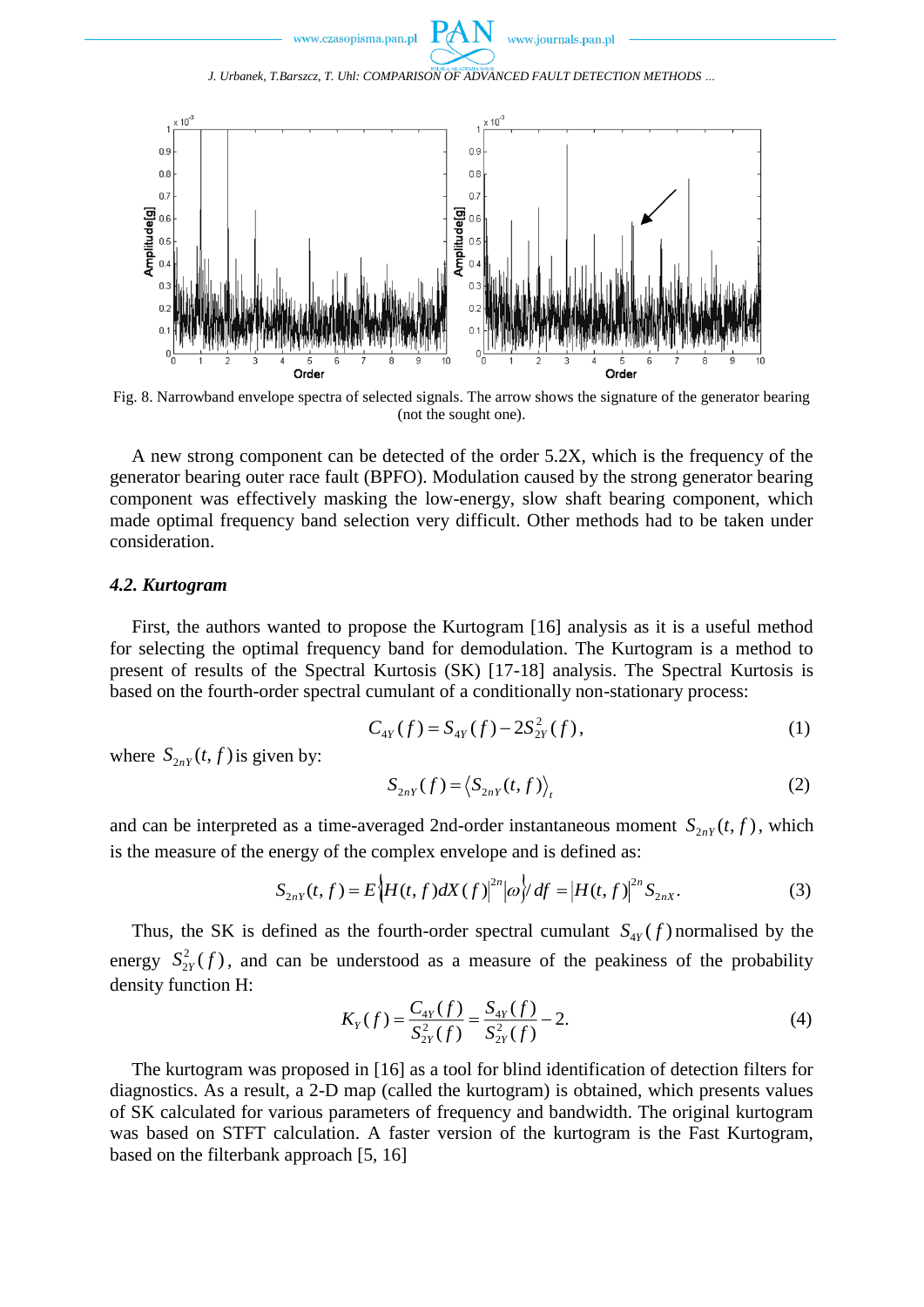

Figure 9 presents fast kurtograms of both selected signals. After applying this algorithm to both selected samples, no clear differences were detected.



Fig. 9. Kurtogram of a signal with no fault (left) and with advanced bearing faults.

The interpretation of achieved results was difficult, as there were no new modulations in the signal generated by the object operating with a damaged bearing. The envelope spectra were practically identical to the ones from Fig. 8.

### *4.3. Spectral coherence*

Another approach to the problem was the application of a tool based on the analysis of the cyclostationarity properties of the signal. The Spectral Coherence (SCoh) is one of the cyclostationarity signal processing tools and it can represent the dependencies between the modulation  $(\alpha)$  and carrier frequencies  $(f)$  as a density distribution [4].

The SCoh can be defined as:

$$
\gamma_{xx}^{\alpha}(f) = \frac{S_{xx}^{\alpha}(f)}{\sqrt{S_{xx}^{0}(f + \frac{\alpha}{2})}\sqrt{S_{xx}^{0}(f - \frac{\alpha}{2})}},
$$
\n(5)

where  $S_{xx}^{\alpha}$  is the spectral correlation density (SCD):

$$
S_{xx}^{\alpha}(f) = \lim_{\Delta_f \to 0} \lim_{T \to \infty} \frac{1}{T\Delta_f} \int_T x_{\Delta_f}(t; f + \frac{\alpha}{2}) x_{\Delta_f}^*(t; f - \frac{\alpha}{2}) e^{-j2\pi\alpha t} dt.
$$
 (6)

The results of spectral coherence analysis for both tested signals are shown in Fig. 10. The figure was zoomed to the most interesting part.



Fig. 10. Spectral coherence of signals: without fault (left) and with fault (right).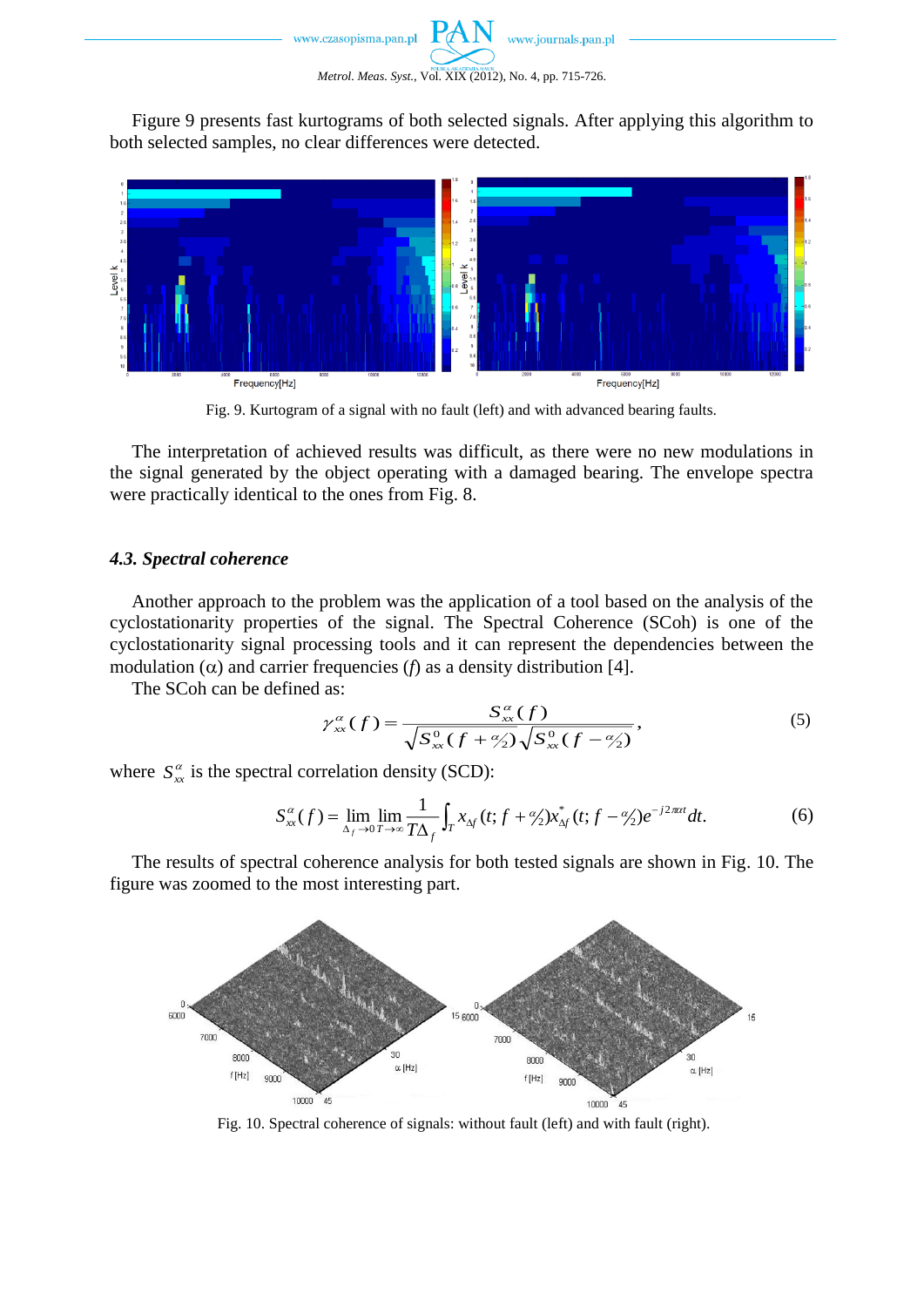It is now clear that the SCoh of the faulty signal does show some differences. The characteristic frequency 31 Hz of the sought gearbox bearing fault is now visible as a modulation signal on the spectral coherence diagram (note that the  $\alpha$  frequency increases to the left). There is also a number of components in both plots which shows that the original signal also manifested quite strong cyclostationary behavior. Fig. 10 shows that there is no such thing like "a single resonance". There is rather a range which carries the useful information.



Fig. 11. Narrowband envelope spectra of the signals from Fig. 8. The arrows mark generator bearing fault (5.2 order) and the sought gearbox bearing fault (1.4 order).

## *4.4. Improved narrowband envelope analysis*

As shown in the previous section, SCoh was able to pick up the fault signature. However, this method is not suited for daily monitoring of a large number of machines. The main reason is the need of processing of 2D SCoh maps. So, the final step of the work was to propose a method which would use advantages of SCoh but return a simplified outcome. Therefore, authors would like to propose NEA with the demodulation band obtained from the SCoh diagram. Based on visual examination of the SCoh results, the optimal frequency band between 8900Hz and 9500Hz was chosen for the signal demodulation as it was a carrier frequencies band containing the majority of modulations of the bearing characteristic frequency sought after. After calculating the envelope spectrum of the signal in the selected frequency range, the energy of a narrowband gearbox bearing characteristic component was used as the fault development indicator. Fig. 12 shows the trend of the proposed analysis.



Fig. 12. Trend of energy of the tested bearing characteristic signal.

First indicators of the damage can be recognized around 04.2009, when the level exceeded 250. Results achieved with narrowband envelope analysis were satisfactory but despite that,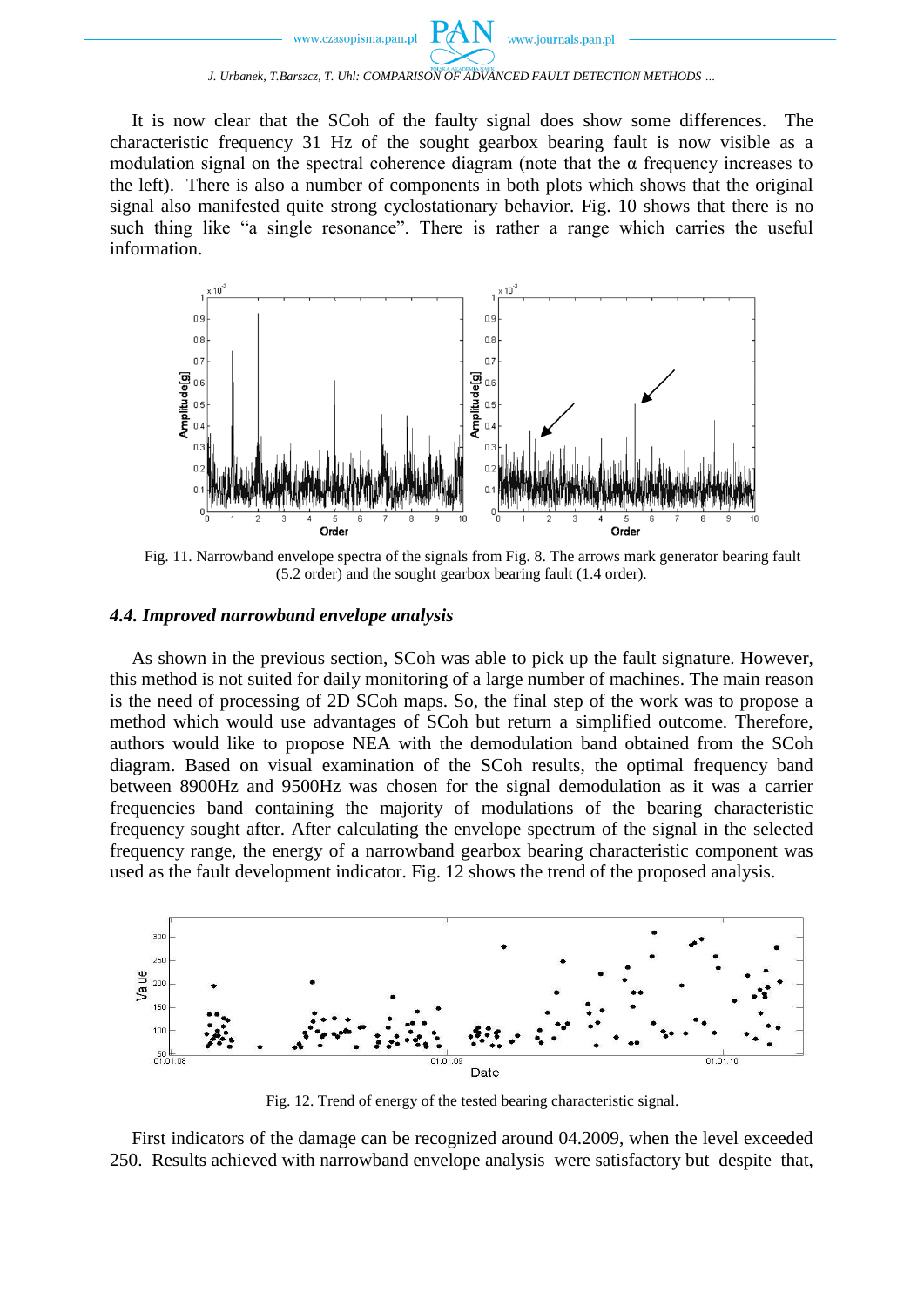

authors have also proposed to use kurtosis as a more selective estimator. Fig. 13 shows the trend of kurtosis parameters of the vibration signal demodulated in the same band as for Fig. 12. The important difference between this and the previous analysis is that the first one presents only the energy of the sought component and the second one – the kurtosis resulting from all the components in the assumed frequency band. Therefore, the increase in the kurtosis might be partially due to the other bearing fault and not only to the slowly rotating bearing.



Fig. 13. Trend of kurtosis parameter of the tested bearing characteristic signal frequency range.

The trend in Fig. 13 gave a clearer history of the fault development. In the first step, the increase in the estimator was about 50%, while for the second one it was more than 100% (even including two outliers from the "correct period"). Moreover, around 09.2009 the trend began to decrease. We believe that it was caused by the fact that the local bearing fault started to grow and became an extended fault.

## **5. Configuration of methods**

The previous sections contain the discussion of several estimators which were tested for their applicability to detect a bearing fault on a relatively slow shaft. Apart from actual performance of particular methods, we would like to answer a very important question about the possibility of application of these methods in industrial practice. There are several factors which should be taken into account in such an evaluation. For practical application the method should be relatively easy to configure and it should not be too sensitive to configuration parameters. The complexity of the method is not so important, as modern data processing units becomes more advanced and reliable [19], allowing signal processing tools to be more complex and computationally demanding [20]. Table 1 presents a comparison of the discussed methods.

The first two methods, *i.e.* broadband parameters from raw signal and its envelope, did not detect the fault. On the other hand, these methods are very simple and easy to configure. They can be used as general parameters and might prove themselves useful in the machinery of comparatively uncomplicated kinematics.

The next two methods, narrowband envelope analysis (NEA), coupled with two different ways to determine the demodulation band, hardly detected a fault. The fault signatures were visible, but they were weak compared to other components of the envelope spectrum. This was caused by the existence of another bearing fault on a faster shaft, which gave the other fault relatively high energy. In general, these methods should be useful in practical applications as it is a relatively rare situation for two (or more) separate faults to occur and develop simultaneously. In the single fault cases, it is possible to automatically estimate the optimal frequency band for demodulation.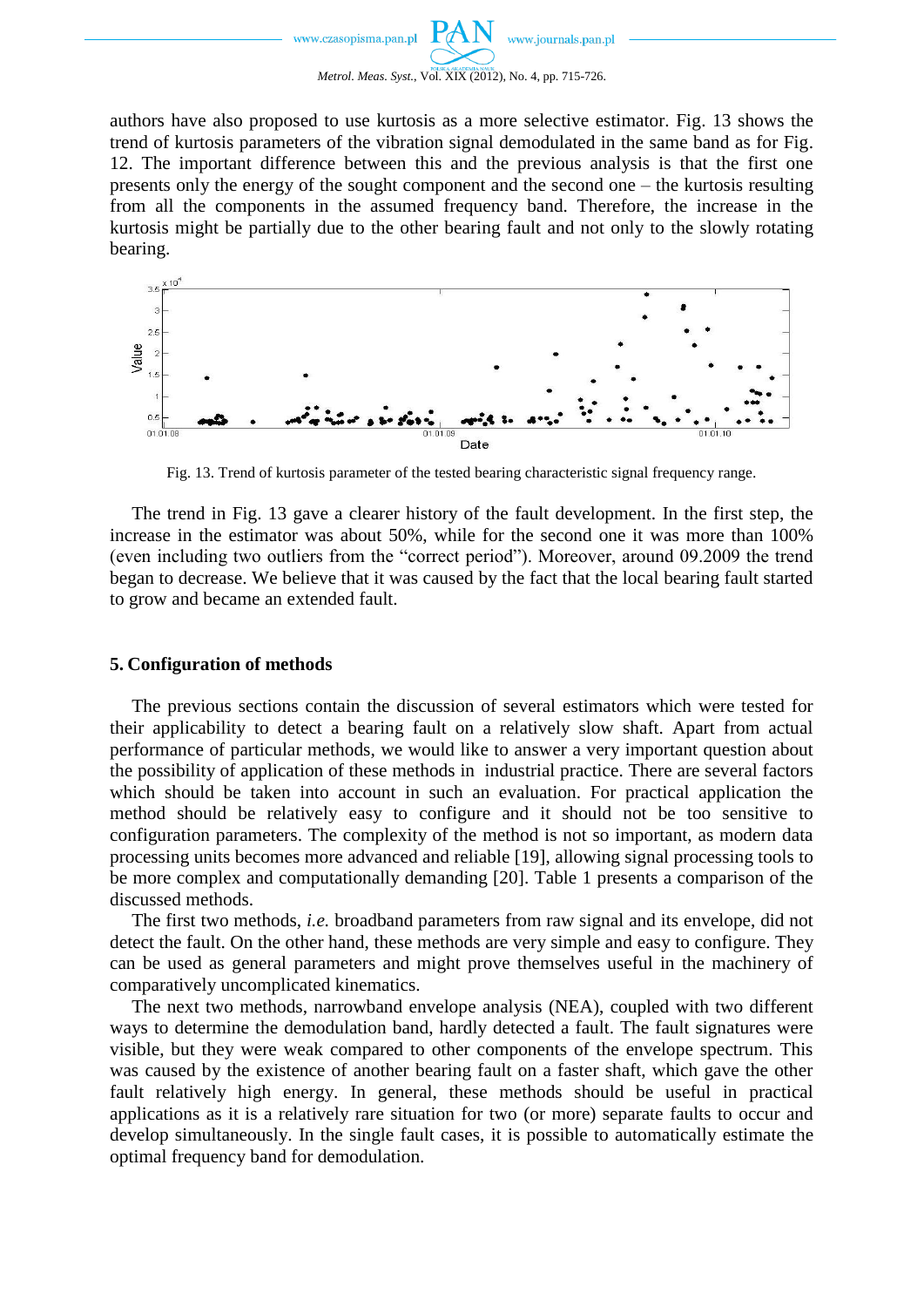*J. Urbanek, T.Barszcz, T. Uhl: COMPARISON OF ADVANCED FAULT DETECTION METHODS …*

| <b>Method</b>                                                                         | <b>Detectability</b> | Configuration<br>parameters                       | <b>Sensitivity to</b><br>configuration<br>uncertainties | <b>Possibility of</b><br>simple<br>automated<br>analysis |  |
|---------------------------------------------------------------------------------------|----------------------|---------------------------------------------------|---------------------------------------------------------|----------------------------------------------------------|--|
| <b>Broadband</b><br>parameters of raw<br>signal (RMS, P2P)<br>(Fig. 4 and Fig. 5)     | very low             | none                                              | low                                                     | high                                                     |  |
| <b>Parameters of</b><br>broadband envelope<br>(RMS, 2P)<br>(Fig. 6)                   | low                  | high pass filter                                  | relatively low                                          | high                                                     |  |
| $NEA + dB$ difference<br>(Fig. 8)                                                     | poor                 | band pass filter                                  | high                                                    | low                                                      |  |
| Kurtogram (Fig. 9)                                                                    | poor                 | band pass filter                                  | high                                                    | low                                                      |  |
| <b>NEA</b> + Spectral<br><b>Coherence</b> (Fig. 10)                                   | good                 | band pass filter                                  | high                                                    | very low<br>(analysis of 2D<br>maps)                     |  |
| <b>NEA</b> + Spectral<br>$Coherence +$<br>frequency selective<br><b>RMS</b> (Fig. 12) | good                 | band pass filter,<br>band for sought<br>component | high                                                    | high                                                     |  |
| <b>NEA</b> + Spectral<br>Coherence + kurtosis<br>(Fig. 13)                            | very good            | band pass filter,<br>band for sought<br>component | high                                                    | high                                                     |  |

|  |  |  |  | Table 1. Comparison of bearing fault detection methods. |
|--|--|--|--|---------------------------------------------------------|
|  |  |  |  |                                                         |

The method which used the Spectral Coherence for NEA parameters was eventually able to detect the sought fault. However, the analysis of the result was relatively complicated, as it requires processing of the 2-dimentional images. Possible automation of such approach would require an application of comparatively complicated image processing or pattern recognition methods.

The applicability of the SCoh based method was much better, when there was a simple estimator used for the decision making. Out of two such estimators – RMS and kurtosis – the latter has shown higher sensitivity to the fault characteristic component. At this point, it should be stated that configuration of the narrowband envelope analysis methods based on SCoh results requires precise examination of SCoh diagrams, which can make them relatively sensitive to configuration uncertainties.

## **6. Summary**

The paper showed the case study of a wind turbine that had suffered a serious rolling element bearing fault on a relatively low speed shaft. The fault detection was difficult, as there was also a fault in another bearing on the generator shaft, which gave the other fault a stronger signature. The authors have compared several methods for early detection of symptoms of the failure. The paper compares standard methods based on spectral analysis and a number of novel methods based on narrowband envelope analysis, kurtosis and a cyclostationarity approach.

The very important problem of proper configuration of the methods is addressed as well. In industrial practice the configuration should be as standard and simple as possible, so the discussed methods were compared from this perspective. The paper discusses configuration parameters of the investigated methods and their sensitivity to configuration uncertainties.

One has to add that all methods based on the narrowband envelope analysis are very sensitive to the configuration parameters. This is an important problem, especially when one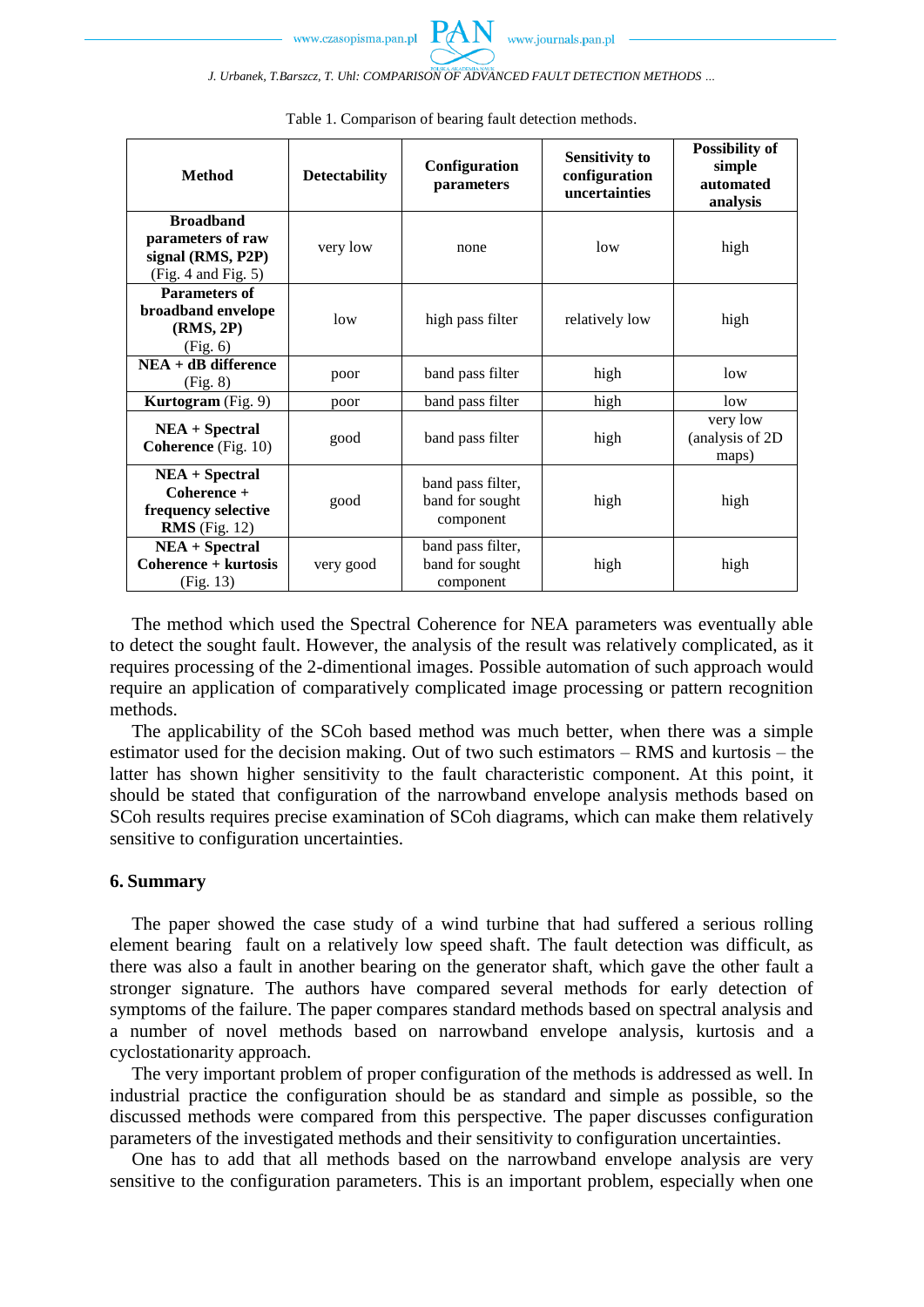needs to configure the analysis in hundreds of machines in a short time. There are, however two directions which should simplify this problem. The first one is that in many cases there are only a few machine types (it is the case with wind turbines). We believe that once a demodulation band is determined for a machine, it will be also valid for other machines of the same type. The other direction is research of methods which would return a demodulation band (or another way of obtaining a fault signature) for a given modulating frequency. Such further research could be done especially in the field of cyclostationary methods.

## **Acknowledgements**

The paper was supported by the Polish Ministry of Science and Higher Education as research project no N504 347436.

#### **References**

- [1] Zoltowski, B., Cempel, C. (2004). *Engineering of Machinery Diagnostics PTDT ITE PIB Radom*. Warszawa, Bydgoszcz, Radom. (in Polish)
- [2] Klein, U., (2003). *Schwingungsdiagnostische Beurteilung von Maschinen und Anlagen (Vibrodiagnostic assessment of machines and devices)*. Stahleisen Verlag, Duesseldorf.
- [3] Taylor, T. (2000). *The bearing analysis handbook*. Vibration Consultants Inc.
- [4] Antoni, J. (2009). Cyclostationarity by examples. *Mechanical Systems and Signal Processing*, 23, 987- 1036.
- [5] Randall, R.B., Antoni, J. (2011) Rolling element bearing diagnostics A. tutorial. *Mechanical Systems and Signal Processing*, 25, 485-520.
- [6] Urbanek, J., Antoni, J., Barszcz, T. (2012). Detection of signal component modulations using modulation intensity distribution. *Mechanical Systems and Signal Processing*, 28, 399-413.
- [7] Davis, F.B. (1996). *Advanced vibration analysis techniques for fault detection and diagnosis in geared transmission systems. PhD thesis*. Swinburn University of Technology, Australia.
- [8] Urbanek, J., Barszcz, T., Zimroz, R., Antoni, J. (2012). Application of averaged instantaneous power spectrum for diagnostics of machinery operating under non-stationary operational conditions. *Measurement* 45, 1782-1791.
- [9] Barszcz, T. (2009). Selection of diagnostic algorithms for wind turbines. *Diagnostyka*, 50, 7-12.
- [10] Zimroz, R., Barszcz, T., Urbanek, J., Bartelmus, W., Millioz, F., Martin, N. (2011). Measurement Of Instantaneous Shaft Speed By Advanced Vibration Signal Processing - Application To Wind Turbine Gearbox. *Metrol. Meas. Syst*.,18(4), 701-712.
- [11] Urbanek, J., Barszcz, T., Sawalhi, N., Randall, R.B. (2011). Comparison of amplitude based and phase based methods for speed tracking in application to wind turbines. *Metrol. Meas.Syst*., 18(2), 295-304.
- [12] Gellermann, T. (2003). *Requirements for Condition Monitoring Systems for Wind Turbines*, *AZT Expertentage*,. Allianz
- [13] Hau, E. (2006). *Wind Turbines*. Springer, Berlin.
- [14] Zimroz, R, (2009). Some remarks on local damage diagnosis in presence of multi-faults and non-stationary operation. *The Sixth International Conference on Condition Monitoring and Machinery Failure Prevention Technologies*, Dublin, Ireland, The British Institute of Non-Destructive Testing, US Society for Machinery Failure Prevention Technology, 33-44.
- [15] Ebner, R., Gruber, P., Ecker, W., Kolednik, O., Krobath, M., Jesner, G. (2010). Fatigue damage mechanisms and damage evolution near cyclically loaded edges. *Bull. Pol. Acad. Sci.-Tech. Sci*., 58(2).
- [16] Antoni, J. (2007). Fast computation of the kurtogram for the detection of transient faults. *Mechanical Systems and Signal Processing*, 21, 108-124.